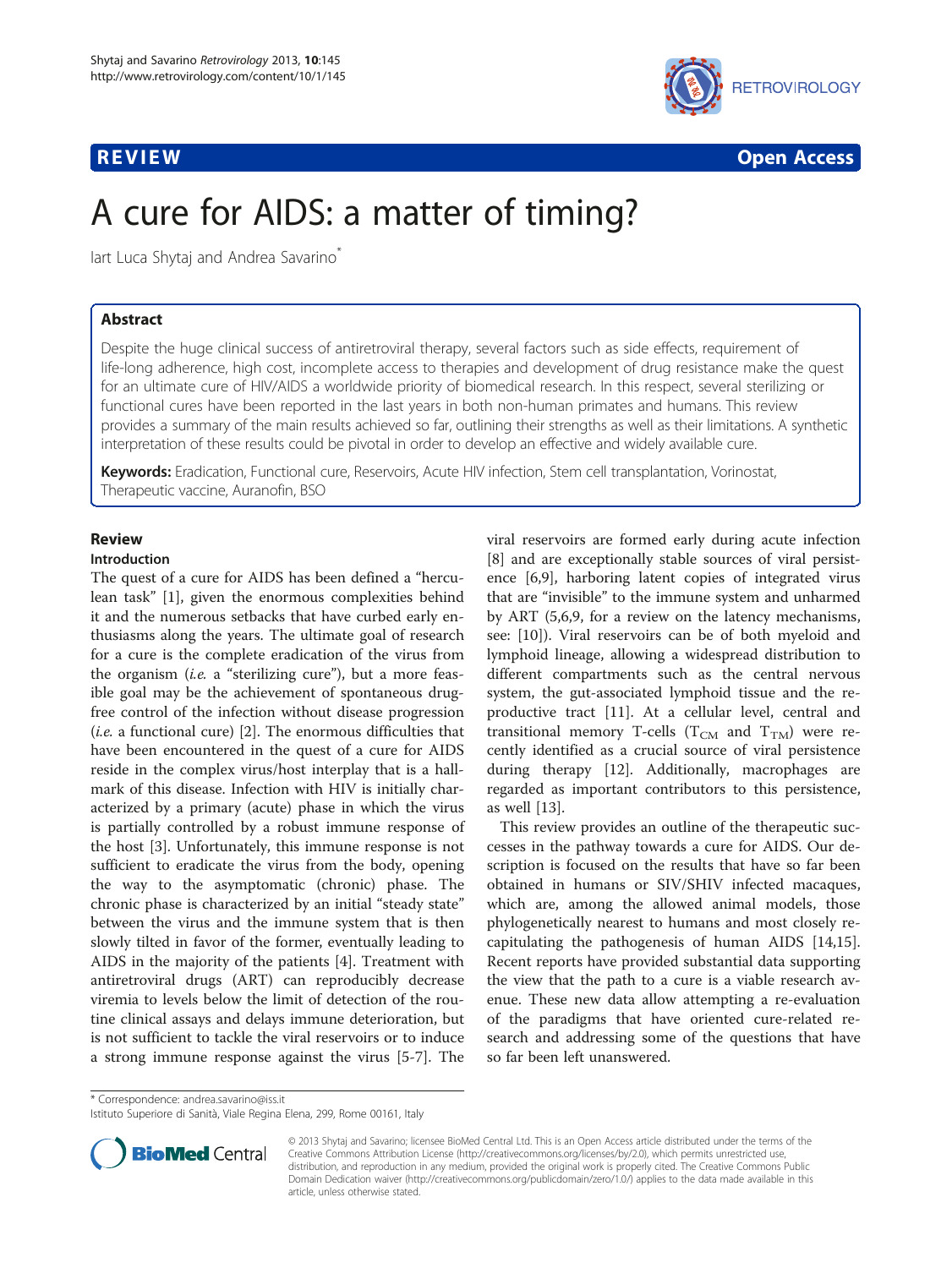## Hit fast, hit hard

Acute infection offers an ideal time window for effective therapeutic interventions [\[3\]](#page-7-0). A pioneering demonstration of the therapeutic potential of early treatment was the case report of spontaneous control of viral replication following treatment interruption in the first "Berlin Patient" [[16\]](#page-7-0) (not to be confused with Mr. Timothy Brown, the second "Berlin Patient", see next subchapter). This man was treated during acute infection with a nonstandard ART regimen (containing hydroxyurea) and subsequently underwent two structured treatment interruptions (STI). Eventually, after the second STI, the man displayed a long-lasting (19 months, until he was lost to follow-up) spontaneous control of viral load below the assay detection limit (500 copies of viral RNA/mL). Moreover, viral load control was accompanied by immune restoration, with CD4 counts and CD4/CD8 ratio progressively increasing over time [\[16](#page-7-0)]. This striking result confirmed those of a previous study by Vila et al., employing a similar drug regimen and achieving as well a long-lasting post-therapy viral load control in two human subjects [\[17](#page-7-0)]. However, both studies were uncontrolled, and the two clinical cases described by Vila et al. were associated with high CD4 counts and low viral loads before treatment initiation [\[17\]](#page-7-0). A fully controlled animal study employing a therapy containing hydroxyurea administered sequentially in the form of multiple ART/STI cycles strengthened these case reports and showed that post-therapy viral load control could be induced in macaques acutely infected with the HIV homolog SIVmac251 [[18\]](#page-7-0). Of note, in all these studies, apart from the early treatment initiation, hydroxyurea may have played a role in the post-therapy viral load control obtained. Hydroxyurea exerts a cytostatic effect by inhibiting the activity of the ribonucleotide reductase enzyme, thus halting the cell cycle at the G1 phase [\[19](#page-7-0)]. This effect may hamper viral reservoir maintenance/expansion in  $T_{CM}$  and  $T_{TM}$  cells that mainly relies on antigen-driven and homeostatic proliferation respectively [[12\]](#page-7-0). Despite these promising results, combinations of hydroxyurea and antiretroviral drugs displayed in some instances high pancreatic and hepatic toxicity [[20](#page-7-0),[21](#page-7-0)] and consequently hydroxyurea is not recommended for routine treatment of HIV infection, although there is still ongoing research on this topic [\[22\]](#page-8-0).

Another uncommon ART regimen administered during early infection yielded promising results in a recent study conducted in macaques infected with different SIV/SHIV strains [\[23\]](#page-8-0). In some of these animals, a prolonged (more than 8 years) tenofovir monotherapy proved able to induce a spontaneous control of the infection following the final treatment withdrawal [\[23\]](#page-8-0). Apart from the early treatment initiation, this result may be due to an effect of tenofovir in selecting suboptimal drug resistance

mutations, and the result may also have been contributed by the additional interventions to which the macaques were subjected during follow-up (temporary depletion of CD8+ cells and treatment at viral rebound).

Treatment during acute infection has provided some amount of clinical success also with more traditional ART regimens [[24](#page-8-0)-[30](#page-8-0)]. News such as the case report of the cure of an ostensibly HIV<sup>+</sup> baby treated in the very early phase of the disease [\[30\]](#page-8-0) and, more importantly, the results of the ANRS VISCONTI study [\[29\]](#page-8-0) have been hailed with widespread enthusiasm. Of particular note, up to  $\approx$  15% of the early treated individuals have been shown to display spontaneous control of viremia following STI [\[27](#page-8-0)]. However, the rate of post-therapy control following ART administration during the acute phase may be lower ( $\approx 5\%$ ) according to another report [\[28\]](#page-8-0). Moreover, no definite timing and drug composition has been proven to reproducibly induce post-therapy control even in a minority of patients, and several studies have failed to induce any significant reduction in the post-therapy viral set point following treatment during acute infection [\[31-33\]](#page-8-0).

Despite these mixed results, the data available indicate that ART administration during acute infection can induce, in a minority of cases, a post-therapy control of the infection which is independent from known favorable genetic backgrounds [[29](#page-8-0)] (Figure [1\)](#page-2-0). Several hypotheses have been postulated to explain the enhanced efficacy of ART treatment during primary infection. The most frequently cited explanations are: 1) the preservation of an efficient immune response [\[34,35\]](#page-8-0), 2) the induction of a "self-vaccination" after multiple STIs [\[16,18\]](#page-7-0), and 3) the impairment of viral reservoir formation [[27](#page-8-0),[29,36-38\]](#page-8-0). A reduced viral reservoir size does not per se guarantee successful ART withdrawal [\[39\]](#page-8-0), but is, even in the most conservative scenario, a promising platform in the quest of a cure. The overwhelming majority of HIV<sup>+</sup> individuals, however, are diagnosed during the chronic phase of the infection, and a large body of evidence shows that STI protocols (even in the form of short "drug holidays") are not effective in improving the course of the disease once the chronic phase is established ([\[40-42\]](#page-8-0), reviewed in: [[43](#page-8-0)]).

# Hit later, hit harder

The mainstream approach to purge the viral reservoirs during chronic infection is a multi-step "shock and kill" therapy [\[44\]](#page-8-0). During the "shock" phase, the latent virus harbored in the reservoirs is expected to be pharmacologically reactivated and prompted to resume productive infection. During the"kill" phase, the newly produced virions would be blocked by ART, while the HIV-infected cells are expected to be eliminated by viral cytopathogenicity, or recognized and killed by the immune system. A plethora of compounds have been put forward as candidates to induce the "shock" phase (recently reviewed in: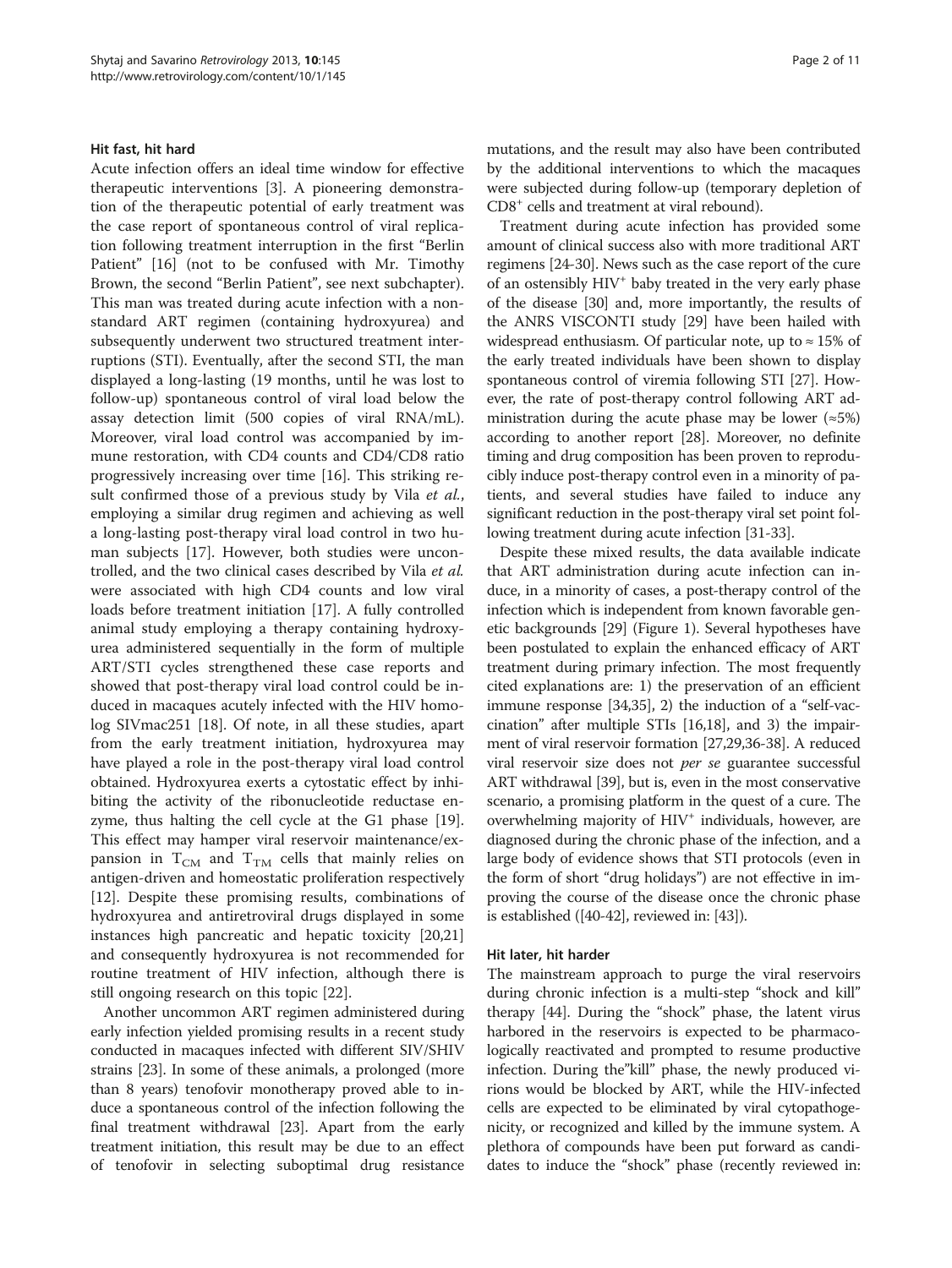<span id="page-2-0"></span>

[[45,46](#page-8-0)]). Among these, the most thoroughly investigated are histone deacetylase inhibitors (HDACI's). Several HDACI's (e.g. valproic acid, vorinostat, panobinostat) have been tested or are currently under investigation in both pre-clinical studies and clinical trials (reviewed in: [[47](#page-8-0)]). Vorinostat [i.e. suberoylanilide hydroxamic acid (SAHA)] was recently reported to have a moderate latency disrupting effect in a group of patients previously selected for the responsiveness of their resting CD4<sup>+</sup> memory T-cells to treatment with this drug in vitro [[48](#page-8-0)]. However, preliminary data do not show significant effects of vorinostat on viral reservoir size [[49,50\]](#page-8-0), while no data on post-therapy viral dynamics are available so far. Moreover, treatment with combined ART/vorinostat regimens on SIVmacinfected macaques led to mixed or disappointing results [[51,52](#page-8-0)]. More data on the *in-vivo* effects of vorinostat will be available from the two ongoing clinical trials investigating the effects of this drug on individuals under ART (NCT01319383, NCT01365065). For the remaining HDA-CI's only data obtained from cell cultures are available at present [[53](#page-8-0)-[55](#page-9-0)], although panobinostat is currently under investigation in a Phase I/II clinical trial (NCT01680094).

Another approach aimed at HIV reactivation from latency involves the use of cytokines (reviewed in [\[56\]](#page-9-0)). In particular, the use of IL-7 in combination with ART intensification is currently being investigated (NCT01019551). Unfortunately, in two recent clinical trials, the addition of IL-7 to standard ART protocols did not result in viral reactivation from latency [\[57\]](#page-9-0), and increased the size of the

viral reservoir [[58](#page-9-0)], in line with the well-known effects of this cytokine, favoring homeostatic proliferation of  $T_{CM}$ and  $T<sub>TM</sub>$  cells [[12](#page-7-0)[,58,59\]](#page-9-0).

Despite the enormous efforts that have been put in the study of HIV reactivating HDACI's and cytokines, the most promising results so far obtained in the quest of a cure for AIDS are not derived from these approaches. The most astonishing result in the field to date, and the first proof of concept for the feasibility of a sterilizing cure during chronic HIV infection, is the case report of the treatment of Mr. Timothy Brown, the aforementioned second "Berlin Patient" [\[60,61](#page-9-0)]. Apart from being chronically infected with HIV, this man was diagnosed with acute myeloid leukemia and consequently treated with an aggressive combination of ablative chemotherapy/radiotherapy, immune suppression through drugs and allogeneic stem cell transplantation. Importantly, the donor selected for the transplantation was homozygous for the Δ32 deletion of the CCR5 gene [[60](#page-9-0)]. This gene encodes for the main coreceptor employed by HIV for entry into cells, and individuals homozygous for the Δ32 deletion (about 1% of the caucasian population) are protected from HIV infection [[62](#page-9-0)]. Following stem cell transplantation, Mr. Brown stopped taking antiretroviral drugs, and has remained off-ART since then, with no signs of disease progression [[60,61\]](#page-9-0). Of note, in spite of an extensive sampling throughout the years, most of the analyses have failed to detect HIV RNA or DNA in blood and tissues, and the HIVspecific antibody titers have steadily decreased over time,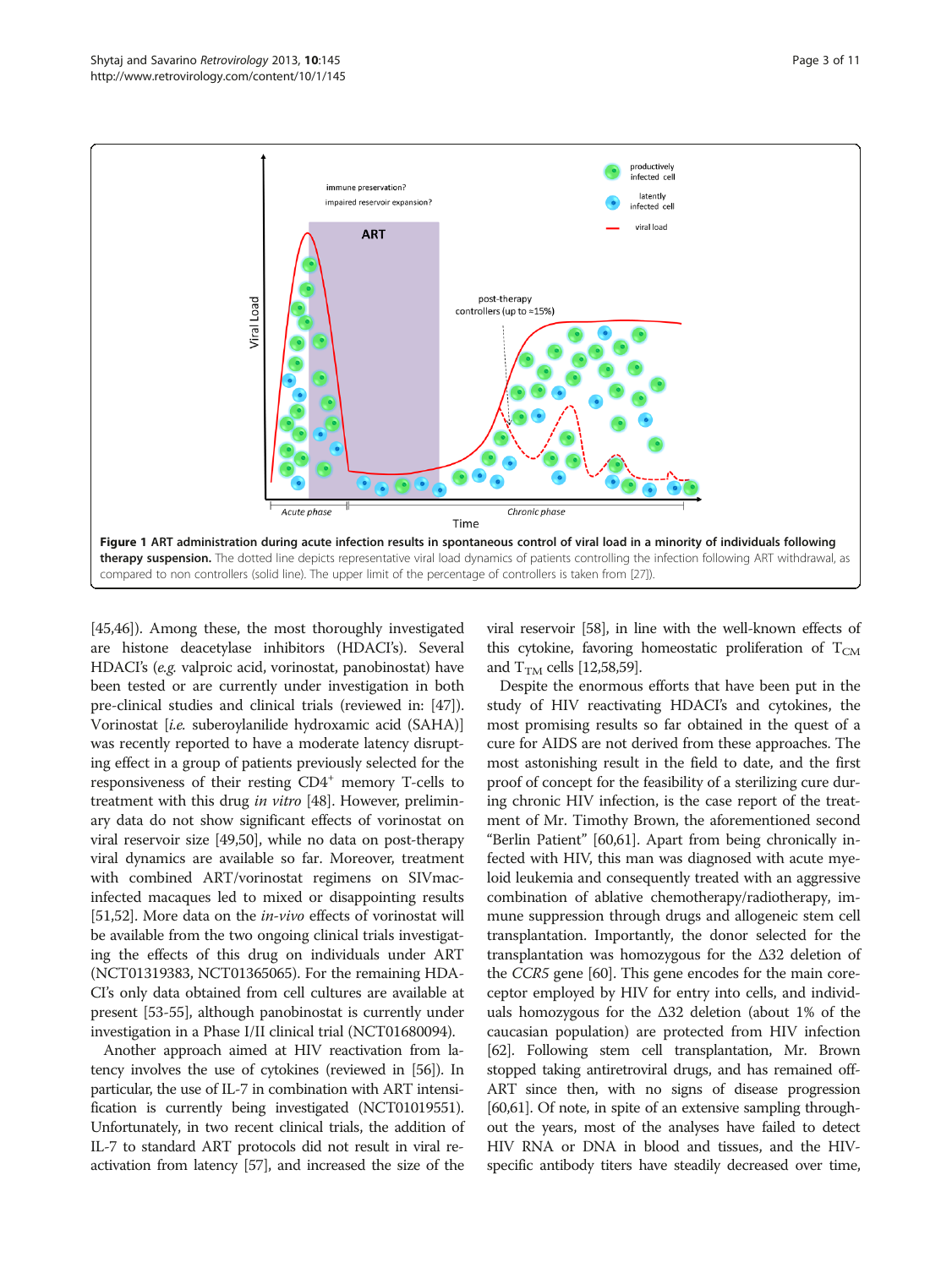thus hinting that a complete eradication may have been achieved [\[61,63\]](#page-9-0). Despite the enormous excitement generated by the news of this cure, the scarcity of HLA-DRcompatible CCR5 <sup>Δ</sup>32 donors makes it very difficult to replicate the whole experiment. Consequently, several attempts have been made to isolate the contribution of each of the different therapy components. Allogeneic bone marrow transplantation had been employed for treatment of HIV since the first years of the epidemics (reviewed in [\[64\]](#page-9-0)) and had been even advocated as a possible curing strategy [\[65](#page-9-0)]. The most visible difference between these early attempts and the treatment of Timothy Brown is the favorable genetic background of the cells received by the latter, bearing the homozygous CCR5 <sup>Δ</sup>32 deletion. Thus, it is not surprising that many investigators have used this observation as a starting point for further studies. In this regard, a gene therapy approach aimed at disrupting the CCR5 gene (virtually recreating the  $\Delta 32$  deletion) is currently under investigation in clinical trials (NCT01252641, NCT00842634). In these studies, the disruption of CCR5 is performed employing zinc finger nucleases in previously isolated autologous cells that are afterwards re-transplanted in the host. The preliminary results released so far do not allow drawing a definite conclusion on post-therapy viral load dynamics, which seem to be quite variable among study subjects, although post-therapy viral load containment may have been achieved in a small subset of individuals that were heterozygous for CCR5 <sup>Δ</sup>32 at baseline [[66](#page-9-0)]. Anyway, the zinc finger treated CD4+ T-cells have been shown to be able to persist in the organism at least one year after the transplant and have had an enhancing effect on CD4 counts in immunologic non-responders [\[67](#page-9-0)].

On the other hand, recent data indicate that allogeneic stem cell transplantation may possibly lead to a cure also in the absence of the CCR5  $\Delta$ 32 mutation. This is suggested by the outcome of the treatment of two  $H_1V^+$  individuals (the "Boston patients") that had received an allogeneic transplantation of stem cells from CCR5 wild-type donors. After transplantation, while still receiving ART, these individuals displayed a reduction of viral DNA in peripheral blood to undetectable levels [\[68\]](#page-9-0). Further investigation proved that viral DNA could not be detected with large scale analysis in PBMCs and in rectal tissue, and thus STI was attempted in both patients [\[69\]](#page-9-0). Following ART interruption, no viral rebound was observed, and, despite the relatively short follow-up, the data available suggest that a cure may have been achieved [\[69\]](#page-9-0). An important element of the strategy employed for treating the "Boston patients" may have been the long-term ART maintenance following transplantation which may have blocked viral reseeding before the establishment of a full donor chimerism. This aspect differentiates the "Boston patients" from the second "Berlin patient" in which ART was discontinued from the day of transplantation and viral reseeding was likely hampered by the CCR5  $\Delta$ 32 mutation of the transplanted cells. On the other hand, a common feature between these case reports is that the "Berlin patient" and the two "Boston patients" were all heterozygous for CCR5 Δ32 before transplantation [\[60,68](#page-9-0)] (see Figure [2\)](#page-4-0). Although their blood cells were fully replaced afterwards (by homozygous CCR5 <sup>Δ</sup>32 cells in the "Berlin patient" and by wild type CCR5 cells in the "Boston patients"), it cannot so far be excluded that their original CCR5 <sup>Δ</sup>32 heterozygous status may have played a role in the clinical outcome. It is known that heterozygosity for CCR5 <sup>Δ</sup>32 is associated with slower disease progression [\[62,70](#page-9-0)] and the results of a recent study conducted in non-human primates suggest that CCR5 expression levels may be associated with the size of the viral reservoir [[71](#page-9-0)]. Despite the necessity of conducting further studies on this topic, the high treatmentrelated mortality of allogeneic transplant [\[72\]](#page-9-0) hampers the use of this technique as an HIV curing strategy, unless salvage therapies are required due to life-threatening comorbidities. On the whole, the studies hereto reviewed support the hypothesis that decreasing the viral reservoir size through drugs, coupled to immune system renovation, may be a key to the achievement of a cure.

# Turning back time

From the aforementioned studies, it is evident that the therapies that have resulted in a cure during the chronic phase of the infection bear a much higher degree of risk as compared to the strategies adopted in the acute phase. Thus, the possibility of inducing an acute infection-like scenario in an advanced stage of the disease may represent a unique option to open a new window of opportunity for the therapeutic interventions adopted during the acute phase. A good candidate for this strategy is the gold-based compound auranofin [[52\]](#page-8-0) which has been employed for many years in treatment of rheumatoid arthritis [\[73\]](#page-9-0). Our group has recently shown the potential of auranofin to act as an anti-reservoir compound in vivo when administered to chronically-SIVmac251 infected macaques [[52](#page-8-0)]. Of note, auranofin is able to preferentially induce differentiation/cell death of the memory T-cell compartment including the  $T_{CM}$  and  $T_{TM}$  CD4<sup>+</sup> cells which encompass the main viral reservoir [[52](#page-8-0)] (for a schematic representation of the mechanism of action of auranofin, see Figure [3](#page-4-0)). Beside its anti-reservoir effect, the addition of auranofin to ART was able to prompt a drastic modification of the post-therapy viral load dynamics in chronically SIVmac251 infected macaques [[52](#page-8-0)[,74\]](#page-9-0). Following treatment interruption, the macaques that had received the ART/auranofin combination displayed a sharp viral load rebound reminiscent of an acute infection peak which was in turn accompanied by an increase in specific immune responses in accordance with the typical acute infection scenario [\[3](#page-7-0)[,74](#page-9-0)]. From a therapeutic perspective, treatment with ART/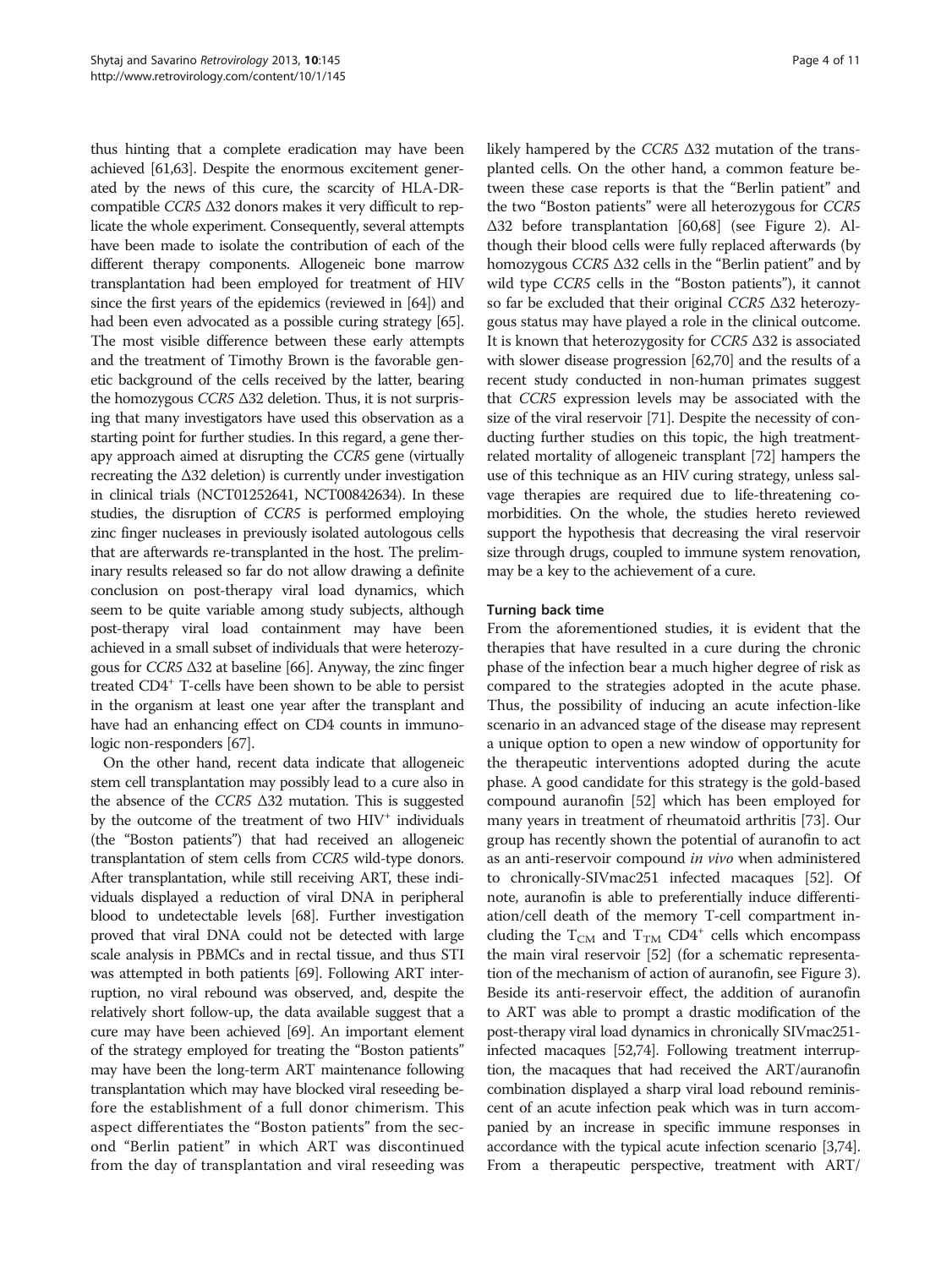<span id="page-4-0"></span>

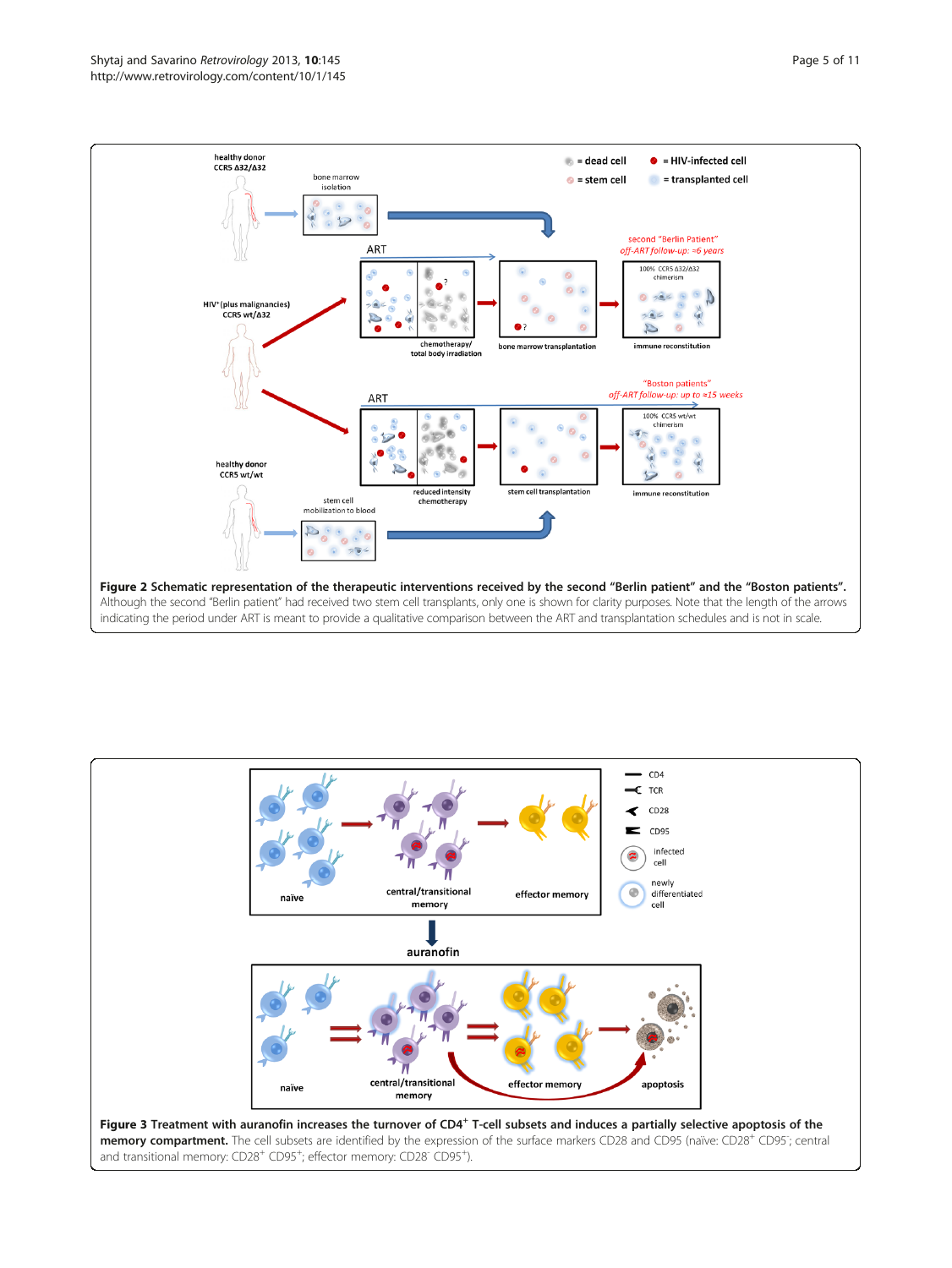auranofin induced a reduction in post-therapy viral load set point ( $\approx$ 1 Log<sub>10</sub> viral RNA copies/mL of plasma) [\[52\]](#page-8-0) and, importantly, treatment during the acute infection-like viral rebound showed the potential to mimic the aforementioned effects of early ART administration [\[74](#page-9-0)]. Indeed a short cycle of ART during the acute infection-like peak induced a further reduction in post-therapy viral load set-point [\[74](#page-9-0)] and, despite being attempted in a low number of macaques  $(n = 2)$ , would prove effective in the long-term follow-up [[74](#page-9-0)]. The viral load control induced with this therapeutic protocol may have been contributed to by the previous reservoir reduction prompted by auranofin and by the use of an ART regimen containing maraviroc, which, by blocking CCR5, may inhibit antigen-driven proliferation of the viral reservoir [\[74\]](#page-9-0). Although the mechanism behind the drastic modification of the viral rebound pattern induced by auranofin remains partially unclear, its effects on the macaque AIDS model suggest that this drug may offer an attractive possibility of successfully applying, to the chronic phase of the infection, strategies that would have been effective only in the early stages.

# Immune enhancement: rejuvenating the immune system?

Enormous efforts have been put in the development of strategies able to boost antibody and/or cell-mediated immune responses against HIV (reviewed in [\[75\]](#page-9-0)). The curative potential of broad and robust cell-mediated immune responses, in particular by CD8<sup>+</sup> T-cells, is suggested by the association of such responses with better disease progression resulting in spontaneous drug-free control of viral load in a minority of individuals [[76-79\]](#page-9-0). Thus, drugs able to bolster immunity against HIV-infected cells could represent an ideal tool for prompting, or supporting, a spontaneous control of the infection [[75](#page-9-0)]. A promising compound for enhancing cell-mediated immune responses against HIV may be buthionine sulfoximine (BSO), a glutathionedepleting agent previously tested for cancer treatment in phase I clinical trials [\[80\]](#page-9-0). We recently showed that the addition of BSO to the aforementioned ART/auranofin combination is able to promote a significant and longlasting enhancement of specific immune responses directed against SIVmac Gag [\[81\]](#page-9-0). Boosting immunity against Gag is an attractive achievement because several studies have shown that strong anti-Gag immune responses are associated with low viral loads and high CD4 counts both in macaques and humans [\[82-](#page-9-0)[86\]](#page-10-0). Moreover, the results of a recent study suggest that  $CD8<sup>+</sup>$  T-cells may reduce the viral reservoir by recognizing Gag antigens produced by latently infected resting  $CD4^+$  T-cells [[87](#page-10-0)]. In accordance with these studies, enhancement of the immune responses against Gag following suspension of treatment with ART/auranofin/BSO was associated with the obtainment of a functional cure-like condition in a study

conducted on a small number of chronically SIVmac251 infected macaques [\[81\]](#page-9-0).

Partially similar results were obtained using a therapeutic vaccine based on dendritic cells pulsed with whole inactivated virus [\[88-91](#page-10-0)]. This vaccine proved able to achieve drug-free control of viral load in a subset of chronically SIVmac251-infected macaques [[88](#page-10-0)] and to induce a reduction of viral load, although moderate, in ART-naïve HIV+ subjects [[89,90\]](#page-10-0). Moreover, coupling the vaccine administration to ART induced a reduction in post-therapy viral load set point in some individuals [\[91](#page-10-0)]. Of note, the highest viral load reductions observed in ART-naïve subjects were associated with high numbers of Gag-specific CD8+ T-cells [\[89\]](#page-10-0).

A proof-of-concept that strong CD8<sup>+</sup> (in particular TEM)-mediated immune responses can even lead to viral eradication was recently furnished by a preventive vaccine study conducted on macaques challenged with SIVmac239 [[92](#page-10-0)]. Despite all vaccinated macaques becoming infected following multiple challenges with the virus [[93](#page-10-0)], about half of them proved able to spontaneously control the infection and, strikingly, to get rid of the virus completely in the long run [\[92\]](#page-10-0). Interestingly, an involvement of  $T_{EM}$  cells was also shown, by multiple correlation analysis, in the effects of the auranofin-based therapeutic approach [[52](#page-8-0)].

On the other hand, antibody-mediated immune responses have also proven the ability of inducing posttherapy viral load control [\[94,95](#page-10-0)]. In particular, in the recent study of Barouch et al., a cohort of SHIV(env)-infected macaques was treated with wide spectrum neutralizing antibodies [[95](#page-10-0)]. This treatment produced a functional cure in those macaques starting from viral loads of less than 3.5 Log<sub>10</sub> viral RNA copies/mL of plasma [\[95\]](#page-10-0). Of note, this experiment provides an artificial substitution of a "nonfunctional" immune system with a surrogate functional immunity, *i.e.* the passive antibody transfer. The capability of adoptive antibody transfer to induce a functional cure only in those macaques displaying low baseline viral set points, supports the view that a limited viral reservoir should accompany the immune system renovation.

Finally, also the effects of transplantation strategies on viral load control may be associated with enhancement of immune responses. A study by Villinger et al. conducted in chronically SIVmac239-infected macaques showed that adoptive transfer of activated autologous  $CD4^+$  T-cells may result in spontaneous post-therapy control of the infection [\[96\]](#page-10-0). This approach can hardly be employed in humans since it requires cells isolated before the infection, but it suggests that renovation of the immune system is important for obtaining effective immune responses [[96](#page-10-0)]. Of note, autologous stem cell transplantation did not result in a cure of  $H\dot{H}$  individuals [[97](#page-10-0)], suggesting that cells isolated following infection may not be apt to prompt immune enhancement. Instead, the likely cures observed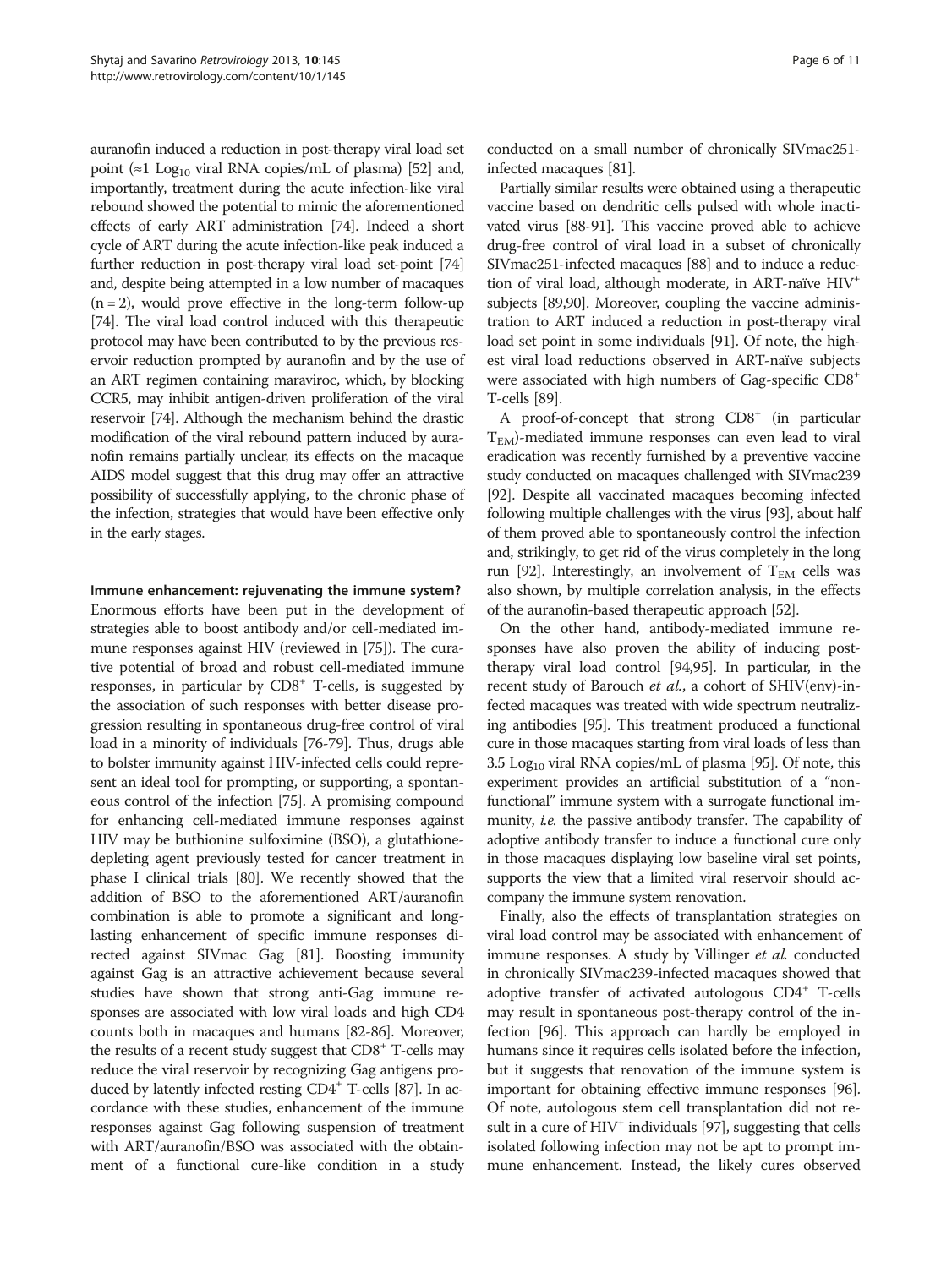Shytaj and

|                                                                | <b>Notable Results</b>                                                                                                                                                                         | Stage                 | Safety                                                              | <b>Scalability</b>                                           |
|----------------------------------------------------------------|------------------------------------------------------------------------------------------------------------------------------------------------------------------------------------------------|-----------------------|---------------------------------------------------------------------|--------------------------------------------------------------|
| ART during acute infection                                     | Long-term post-therapy viral load control in a<br>minority of individuals [16,17,23-30].                                                                                                       | Clinical/pre-clinical | High                                                                | Low (few patients are detected<br>$HIV+$ at acute infection) |
| Viral reactivation with HDACI's                                | Possible disruption of latency [48,49,53-55].<br>No viral reservoir reduction [49].                                                                                                            | Clinical/pre-clinical | Medium                                                              | High                                                         |
| Viral reactivation with cytokines                              | IL-7 might disrupt latency but replenishes<br>the viral reservoir [57-59].                                                                                                                     | Clinical              | Medium                                                              | Medium/high                                                  |
| Gene therapy for disruption<br>of CCR5                         | Mixed impact on viral load (depending on the genetic<br>background) [66]. Possible immunologic improvement [67].                                                                               | Clinical              | Medium (long-term effects unknown)                                  | Very low                                                     |
| Allogeneic stem cell transplant                                | Likely sterilizing cures in the second "Berlin Patient"<br>[60,61,63] and in the "Boston Patients" [68,69].                                                                                    | Clinical              | Very low                                                            | Very low                                                     |
| Addition of auranofin and BSO to ART                           | Long-term post-therapy control in chronically<br>SIVmac251 infected macaques [74,81].                                                                                                          | Late pre-clinical     | Medium/high (good safety profile<br>for individual drugs in humans) | High                                                         |
| Therapeutic vaccine with whole<br>virus-pulsed dendritic cells | Post-therapy viral load control in a subset of macaques [88].<br>Viral load and viral load set-point reduction in a subset of<br>ART-naïve [89,90] and ART-treated patients [91], respectively | Clinical              | High                                                                | Medium                                                       |
| Administration of broadly<br>neutralizing antibody/ies         | Long-term post-therapy control in chronically<br>SHIV(env) infected macaques starting from<br>low viral loads [95]                                                                             | Late pre-clinical     | High                                                                | High                                                         |

# <span id="page-6-0"></span>Table 1 Summary of the main characteristics of the therapeutic strategies described in this review

In square brackets are the references describing the main results for each strategy.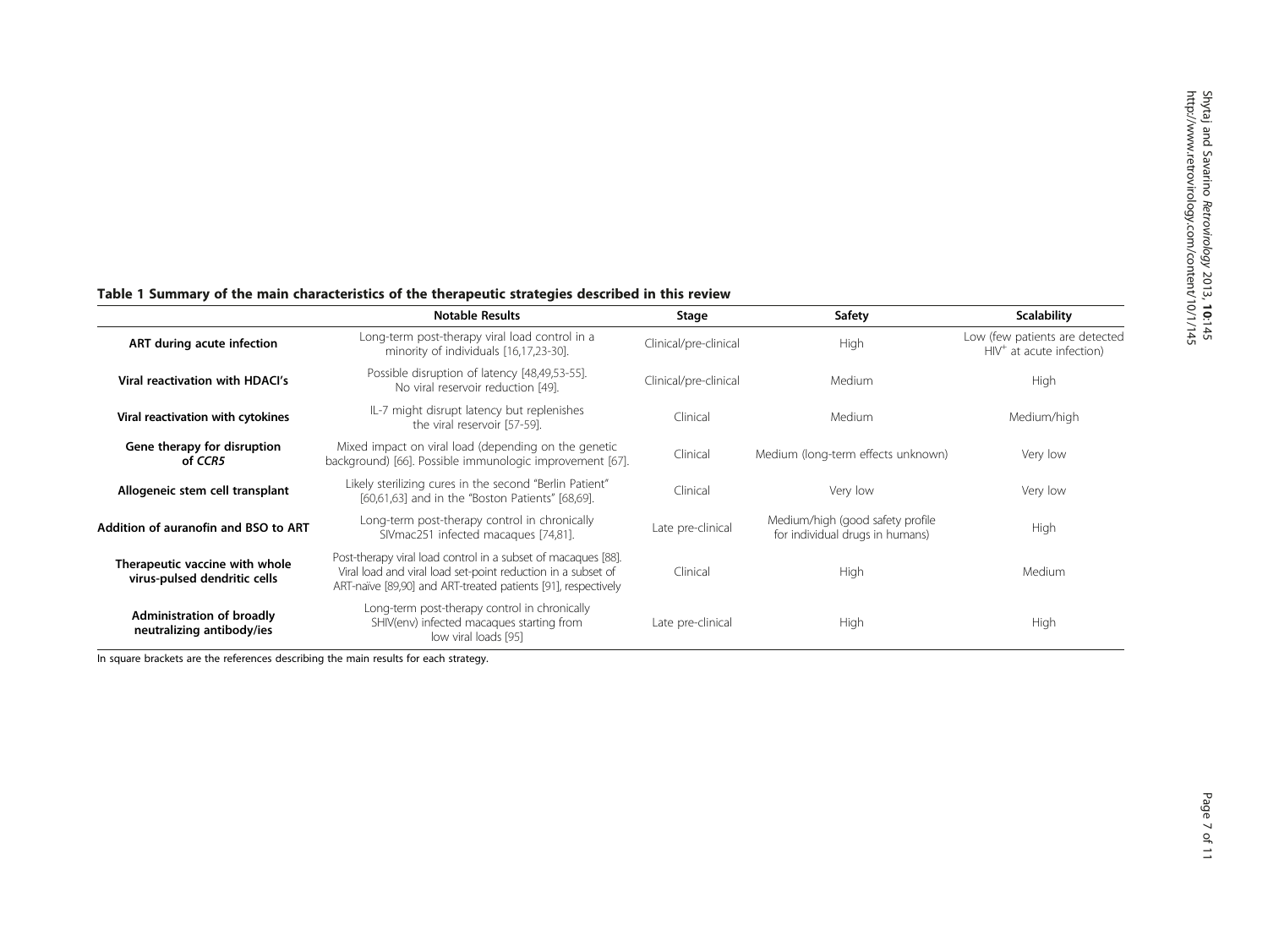<span id="page-7-0"></span>following allogeneic transplantation in the "Boston patients" [[69](#page-9-0)] may have been induced or facilitated by the strong immune responses resulting from graft versus host disease, exacerbated by a partial HLA donor/receiver mismatch in one of the two patients, which may have played a critical role for the elimination of the viral reservoirs [\[68](#page-9-0)].

# Conclusions

The studies reviewed herein indicate that curing, and even eradicating primate lentiviruses, including HIV-1, could be possible, at least in certain cases (see Table [1\)](#page-6-0). However, it is important to point out that the majority of the "functional" cures that have so far been reported have been obtained during the acute phase or a short time thereafter, i.e. at a time in which the viral reservoir and the immune damage are still limited. The design of future therapeutic strategies should address the chronic phase of the disease, affecting the large majority of the  $HIV<sup>+</sup>$  individuals. The most successful approaches tested so far, though still preliminary and/or based on a small number of cases, strongly suggest that the path to a cure involves two key players: the viral reservoir and the immune system. In the typical scenario of chronic infection with an average/large viral reservoir and an impaired immune system, some of the approaches that have been successful showed the ability to target both the viral reservoir and the immune system through gradual (auranofin) or abrupt (chemotherapy/allogeneic transplant) immune system renovation, followed by enhanced immune responses either against conserved viral antigens (auranofin + BSO) or the host's infected cells (graft versus host disease). In this regard, further studies, fully controlled and with larger number of subjects, will be required to assess the curative potential of the aforementioned strategies. The ultimate goal will be to obtain with scalable drug combinations, the cure that has been induced with more aggressive approaches.

#### Abbreviations

ART: Antiretroviral therapy; STI: Structured treatment interruption; HDACI: Histone deacetylase inhibitor; SIV: Simian immunodeficiency virus; SHIV: Simian/human immunodeficiency virus; BSO: Buthionine sulfoximine;  $T_{CM}$ : T central memory;  $T_{TM}$ : T transitional memory;  $T_{FM}$ : T effector memory.

#### Competing interests

The Istituto Superiore di Sanità has requested patent rights on the use of the auranofin/BSO combination for treatment of HIV/AIDS.

#### Authors' contributions

AS and ILS developed the overall theory disclosed in this review, analyzed the literature and drafted the manuscript. ILS drew the original figures. All authors read and approved the final manuscript.

#### Acknowledgements

The authors are thankful to Dr. Marco Sgarbanti for critically reading the manuscript and for providing helpful suggestions.

#### Received: 13 October 2013 Accepted: 12 November 2013 Published: 22 November 2013

### References

- 1. Margolis DM: Eradication therapies for HIV infection: time to begin again. AIDS Res Hum Retroviruses 2011, 27(4):347–353. doi: 10.1089/aid.2011.0017. Review.
- 2. Trono D, Van Lint C, Rouzioux C, Verdin E, Barré-Sinoussi F, Chun TW, Chomont N: HIV persistence and the prospect of long-term drug-free remissions for HIV-infected individuals. Science 2010, 329(5988):174–180. doi: 10.1126/science.1191047. Review.
- 3. Kahn JO, Walker BD: Acute human immunodeficiency virus type 1 infection. N Engl J Med 1998, 339(1):33–39. Review.
- 4. Pantaleo G, Fauci AS: Immunopathogenesis of HIV infection. Annu Rev Microbiol 1996, 50:825–854. Review.
- 5. Finzi D, Hermankova M, Pierson T, Carruth LM, Buck C, Chaisson RE, Quinn TC, Chadwick K, Margolick J, Brookmeyer R, Gallant J, Markowitz M, Ho DD, Richman DD, Siliciano RF: Identification of a reservoir for HIV-1 in patients on highly active antiretroviral therapy. Science 1997, 278(5341):1295–1300.
- 6. Finzi D, Blankson J, Siliciano JD, Margolick JB, Chadwick K, Pierson T, Smith K, Lisziewicz J, Lori F, Flexner C, Quinn TC, Chaisson RE, Rosenberg E, Walker B, Gange S, Gallant J, Siliciano RF: Latent infection of CD4<sup>+</sup> T cells provides a mechanism for lifelong persistence of HIV-1, even in patients on effective combination therapy. Nat Med 1999, 5(5):512–517.
- 7. Migueles SA, Weeks KA, Nou E, Berkley AM, Rood JE, Osborne CM, Hallahan CW, Cogliano-Shutta NA, Metcalf JA, McLaughlin M, Kwan R, Mican JM, Davey RT Jr, Connors M: Defective human immunodeficiency virus-specific CD8+ T-cell polyfunctionality, proliferation, and cytotoxicity are not restored by antiretroviral therapy. J Virol 2009, 83(22):11876–11889. doi: 10.1128/JVI.01153-09.
- 8. Chun TW, Engel D, Berrey MM, Shea T, Corey L, Fauci AS: Early establishment of a pool of latently infected, resting CD4(+) T cells during primary HIV-1 infection. Proc Natl Acad Sci U S A 1998, 95(15):8869-8873.
- 9. Siliciano JD, Kajdas J, Finzi D, Quinn TC, Chadwick K, Margolick JB, Kovacs C, Gange SJ, Siliciano RF: Long-term follow-up studies confirm the stability of the latent reservoir for HIV-1 in resting CD4<sup>+</sup> T cells. Nat Med 2003, 9(6):727–728.
- 10. Donahue DA, Wainberg MA: Cellular and molecular mechanisms involved in the establishment of HIV-1 latency. Retrovirology 2013, 10:11. doi: 10.1186/1742-4690-10-11. Review.
- 11. Blankson JN, Persaud D, Siliciano RF: The challenge of viral reservoirs in HIV-1 infection. Annu Rev Med 2002, 53:557–593. Review.
- 12. Chomont N, El-Far M, Ancuta P, Trautmann L, Procopio FA, Yassine-Diab B, Boucher G, Boulassel MR, Ghattas G, Brenchley JM, Schacker TW, Hill BJ, Douek DC, Routy JP, Haddad EK, Sékaly RP: HIV reservoir size and persistence are driven by T cell survival and homeostatic proliferation. Nat Med 2009, 15(8):893–900. doi: 10.1038/nm.1972.
- 13. Koppensteiner H, Brack-Werner R, Schindler M: Macrophages and their relevance in human immunodeficiency virus type I infection. Retrovirology 2012, 9:82. doi: 10.1186/1742-4690-9-82.
- 14. Perelman P, Johnson WE, Roos C, Seuánez HN, Horvath JE, Moreira MA, Kessing B, Pontius J, Roelke M, Rumpler Y, Schneider MP, Silva A, O'Brien SJ, Pecon-Slattery J: A molecular phylogeny of living primates. PLoS Genet 2011, 7(3):e1001342. doi: 10.1371/journal.pgen.1001342.
- 15. Del Prete GQ, Lifson JD: Considerations in the development of nonhuman primate models of combination antiretroviral therapy for studies of AIDS virus suppression, residual virus, and curative strategies. Curr Opin HIV AIDS 2013, 8(4):262–272. doi: 10.1097/COH.0b013e328361cf40.
- 16. Lisziewicz J, Rosenberg E, Lieberman J, Jessen H, Lopalco L, Siliciano R, Walker B, Lori F: Control of HIV despite the discontinuation of antiretroviral therapy. N Engl J Med 1999, 340(21):1683–1684.
- 17. Vila J, Nugier F, Barguès G, Vallet T, Peyramond D, Hamedi-Sangsari F, Seigneurin JM: Absence of viral rebound after treatment of HIV-infected patients with didanosine and hydroxycarbamide. Lancet 1997, 350(9078):635–636.
- 18. Lori F, Lewis MG, Xu J, Varga G, Zinn DE Jr, Crabbs C, Wagner W, Greenhouse J, Silvera P, Yalley-Ogunro J, Tinelli C, Lisziewicz J: Control of SIV rebound through structured treatment interruptions during early infection. Science 2000, 290(5496):1591–1593.
- 19. Lori F, Lisziewicz J: Rationale for the use of hydroxyurea as an anti-human immunodeficiency virus drug. Clin Infect Dis 2000, 30(Suppl 2):S193–S197. Review.
- 20. Longhurst HJ, Pinching AJ: Drug points: pancreatitis associated with hydroxyurea in combination with didanosine. BMJ 2001, 322(7278):81.
- 21. Weissman SB, Sinclair GI, Green CL, Fissell WH: Hydroxyurea-induced hepatitis in human immunodeficiency virus-positive patients. Clin Infect Dis 1999, 29(1):223–224.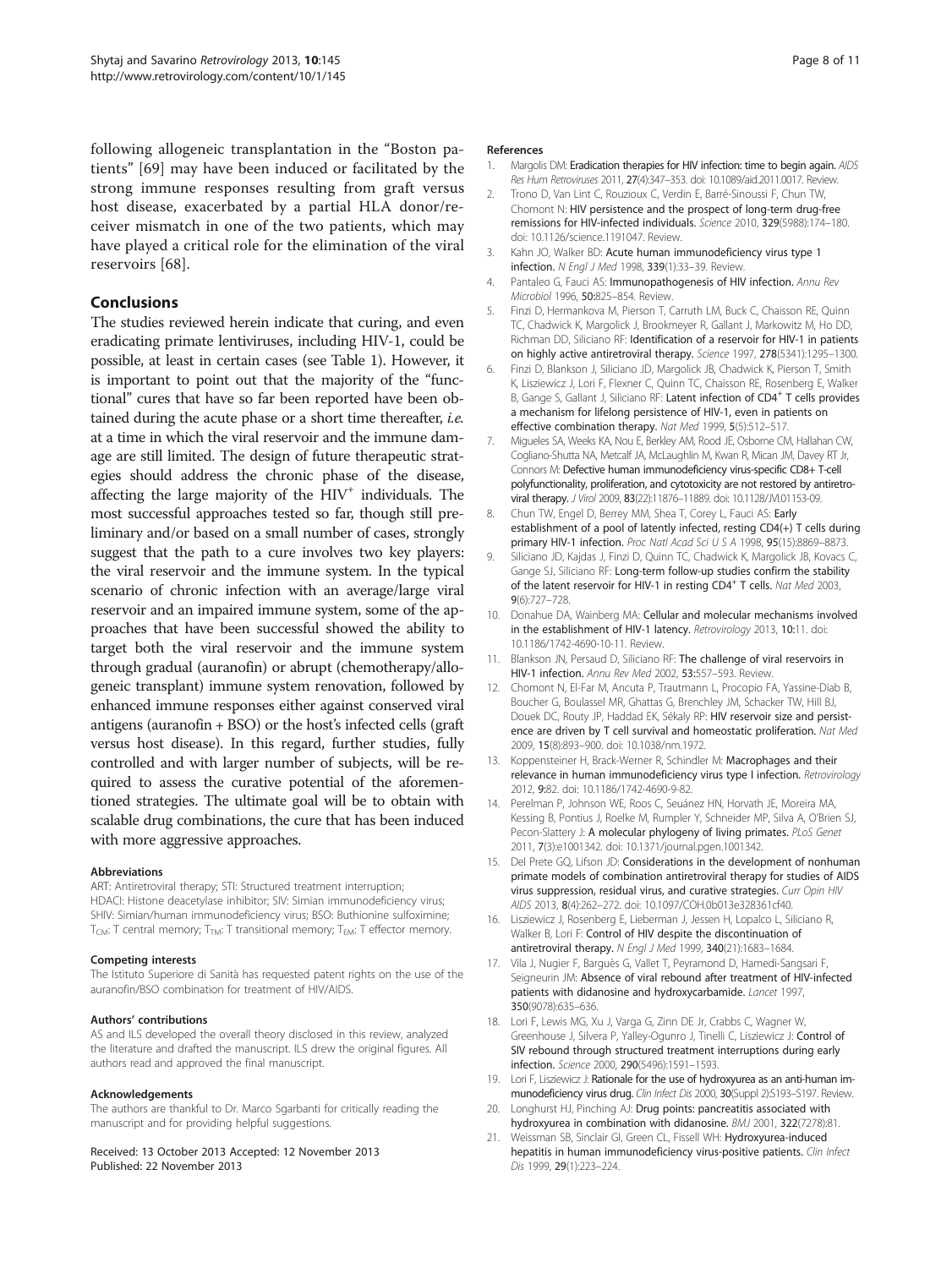- <span id="page-8-0"></span>22. Lori F, De Forni D, Katabira E, Baev D, Maserati R, Calarota SA, Cahn P, Testori M, Rakhmanova A, Stevens MR: VS411 reduced immune activation and HIV-1 RNA levels in 28 days: randomized proof-of-concept study for antiviral-hyperactivation limiting therapeutics. PLoS One 2012, 7(10): e47485. doi: 10.1371/journal.pone.0047485.
- 23. Van Rompay KK, Trott KA, Jayashankar K, Geng Y, LaBranche CC, Johnson JA, Landucci G, Lipscomb J, Tarara RP, Canfield DR, Heneine W, Forthal DN, Montefiori D, Abel K: Prolonged tenofovir treatment of macaques infected with K65R reverse transcriptase mutants of SIV results in the development of antiviral immune responses that control virus replication after drug withdrawal. Retrovirology 2012, 9:57. doi: 10.1186/1742-4690-9-57.
- 24. Rosenberg ES, Altfeld M, Poon SH, Phillips MN, Wilkes BM, Eldridge RL, Robbins GK, D'Aquila RT, Goulder PJ, Walker BD: Immune control of HIV-1 after early treatment of acute infection. Nature 2000, 407(6803):523–526.
- 25. Lampe FC, Porter K, Kaldor J, Law M, Kinloch-de Loes S, Phillips AN, CASCADE Collaboration: Effect of transient antiretroviral treatment during acute HIV infection: comparison of the quest trial results with CASCADE natural history study. Antivir Ther 2007, 12(2):189–193.
- 26. Volberding P, Demeter L, Bosch RJ, Aga E, Pettinelli C, Hirsch M, Vogler M, Martinez A, Little S, Connick E, ACTG 371 Team: Antiretroviral therapy in acute and recent HIV infection: a prospective multicenter stratified trial of intentionally interrupted treatment. AIDS 2009, 23(15):1987–1995. doi: 10.1097/QAD.0b013e32832eb285.
- 27. Hocqueloux L, Prazuck T, Avettand-Fenoel V, Lafeuillade A, Cardon B, Viard JP, Rouzioux C: Long-term immunovirologic control following antiretroviral therapy interruption in patients treated at the time of primary HIV-1 infection. AIDS 2010, 24(10):1598–1601.
- 28. Lodi S, Meyer L, Kelleher AD, Rosinska M, Ghosn J, Sannes M, Porter K: Immunovirologic control 24 months after interruption of antiretroviral therapy initiated close to HIV seroconversion. Arch Intern Med 2012, 172(16):1252–1255. doi: 10.1001/archinternmed.2012.2719.
- 29. Sáez-Cirión A, Bacchus C, Hocqueloux L, Avettand-Fenoel V, Girault I, Lecuroux C, Potard V, Versmisse P, Melard A, Prazuck T, Descours B, Guergnon J, Viard JP, Boufassa F, Lambotte O, Goujard C, Meyer L, Costagliola D, Venet A, Pancino G, Autran B, Rouzioux C: Post-treatment HIV-1 controllers with a long-term virological remission after the interruption of early initiated antiretroviral therapy ANRS VISCONTI Study. PLoS Pathog 2013, 9(3):e1003211. doi: 10.1371/journal.ppat.1003211.
- 30. Persaud D, Gay H, Ziemniak C, Chen YH, Piatak M Jr, Chun TW, Strain M, Richman D, Luzuriaga K: Absence of detectable HIV-1 viremia after treatment cessation in an infant. N Engl J Med 2013, 369(19):1828–1835. doi: 10.1056/NEJMoa1302976.
- 31. Desquilbet L, Goujard C, Rouzioux C, Sinet M, Deveau C, Chaix ML, Séréni D, Boufassa F, Delfraissy JF, Meyer L, PRIMO and SEROCO Study Groups: Does transient HAART during primary HIV-1 infection lower the virological setpoint? AIDS 2004, 18(18):2361–2369.
- 32. Streeck H, Jessen H, Alter G, Teigen N, Waring MT, Jessen A, Stahmer I, van Lunzen J, Lichterfeld M, Gao X, Allen TM, Carrington M, Walker BD, Rockstroh JK, Altfeld M: Immunological and virological impact of highly active antiretroviral therapy initiated during acute HIV-1 infection. J Infect Dis 2006, 194(6):734–739.
- 33. Pantazis N, Touloumi G, Vanhems P, Gill J, Bucher HC, Porter K, CASCADE Collaboration: The effect of antiretroviral treatment of different durations in primary HIV infection. AIDS 2008, 22(18):2441–2450. doi: 10.1097/ QAD.0b013e328319ea4e.
- 34. Oxenius A, Price DA, Easterbrook PJ, O'Callaghan CA, Kelleher AD, Whelan JA, Sontag G, Sewell AK, Phillips RE: Early highly active antiretroviral therapy for acute HIV-1 infection preserves immune function of CD8+ and CD4+ T lymphocytes. Proc Natl Acad Sci U S A 2000, 97(7):3382–3387.
- 35. Moir S, Buckner CM, Ho J, Wang W, Chen J, Waldner AJ, Posada JG, Kardava L, O'Shea MA, Kottilil S, Chun TW, Proschan MA, Fauci AS: B cells in early and chronic HIV infection: evidence for preservation of immune function associated with early initiation of antiretroviral therapy. Blood 2010, 116(25):5571–5579. doi: 10.1182/blood-2010-05-285528.
- 36. Ngo-Giang-Huong N, Deveau C, Da Silva I, Pellegrin I, Venet A, Harzic M, Sinet M, Delfraissy JF, Meyer L, Goujard C, Rouzioux C, French PRIMO Cohort Study Group: Proviral HIV-1 DNA in subjects followed since primary HIV-1 infection who suppress plasma viral load after one year of highly active antiretroviral therapy. AIDS 2001, 15(6):665–673.
- 37. Archin NM, Vaidya NK, Kuruc JD, Liberty AL, Wiegand A, Kearney MF, Cohen MS, Coffin JM, Bosch RJ, Gay CL, Eron JJ, Margolis DM, Perelson AS: Immediate antiviral therapy appears to restrict resting CD4<sup>+</sup> cell HIV-1 infection without accelerating the decay of latent infection. Proc Natl Acad Sci U S A 2012, 109(24):9523–9528. doi: 10.1073/pnas.1120248109.
- 38. Jain V, Hartogensis W, Bacchetti P, Hunt PW, Hatano H, Sinclair E, Epling L, Lee TH, Busch MP, McCune JM, Pilcher CD, Hecht FM, Deeks SG: Antiretroviral therapy initiated within Six months of HIV infection is associated with lower T-cell activation and smaller HIV reservoir size. J Infect Dis 2013, 208(8):1202–1211. doi: 10.1093/infdis/jit311.
- 39. Chun TW, Justement JS, Murray D, Hallahan CW, Maenza J, Collier AC, Sheth PM, Kaul R. Ostrowski M, Moir S, Kovacs C, Fauci AS: Rebound of plasma viremia following cessation of antiretroviral therapy despite profoundly low levels of HIV reservoir: implications for eradication. AIDS 2010, 24(18):2803–2808. doi: 10.1097/QAD.0b013e328340a239.
- 40. Dybul M, Nies-Kraske E, Daucher M, Hertogs K, Hallahan CW, Csako G, Yoder C, Ehler L, Sklar PA, Belson M, Hidalgo B, Metcalf JA, Davey RT, Rock Kress DM, Powers A, Fauci AS: Long-cycle structured intermittent versus continuous highly active antiretroviral therapy for the treatment of chronic infection with human immunodeficiency virus: effects on drug toxicity and on immunologic and virologic parameters. J Infect Dis 2003, 188(3):388–396.
- 41. Alexander TH, Ortiz GM, Wellons MF, Allen A, Grace EJ 2nd, Schweighardt B, Brancato J, Sandberg JK, Furlan SN, Miralles GD, Nixon DF, Bartlett JA: Changes in CD4+ T-cell differentiation phenotype during structured treatment interruption in patients with chronic HIV-1 infection. J Acquir Immune Defic Syndr 2003, 34(5):475–481.
- 42. Papasavvas E, Kostman JR, Mounzer K, Grant RM, Gross R, Gallo C, Azzoni L, Foulkes A, Thiel B, Pistilli M, Mackiewicz A, Shull J, Montaner LJ: Randomized, controlled trial of therapy interruption in chronic HIV-1 infection. PLoS Med 2004, 1(3):e64.
- 43. Pai NP, Tulsky JP, Lawrence J, Colford JM Jr, Reingold AL: Structured treatment interruptions (STI) in chronic suppressed HIV infection in adults. Cochrane Database Syst Rev 2005, 2005(4):CD005482. Review.
- 44. Hamer DH: Can HIV, be cured? Mechanisms of HIV persistence and strategies to combat it. Curr HIV Res 2004, 2(2):99-111. Review.
- 45. Van Lint C, Bouchat S, Marcello A: HIV-1 transcription and latency: an update. Retrovirology 2013, 10:67. doi: 10.1186/1742-4690-10-67. Review.
- Sgarbanti M, Battistini A: Therapeutics for HIV-1 reactivation from latency. Curr Opin Virol 2013, 3(4):394–401. doi: 10.1016/j.coviro.2013.06.001. Review.
- 47. Wightman F, Ellenberg P, Churchill M, Lewin SR: HDAC inhibitors in HIV. Immunol Cell Biol 2012, 90(1):47–54. doi: 10.1038/icb.2011.95. Review.
- 48. Archin NM, Liberty AL, Kashuba AD, Choudhary SK, Kuruc JD, Crooks AM, Parker DC, Anderson EM, Kearney MF, Strain MC, Richman DD, Hudgens MG, Bosch RJ, Coffin JM, Eron JJ, Hazuda DJ, Margolis DM: Administration of vorinostat disrupts HIV-1 latency in patients on antiretroviral therapy. Nature 2012, 487(7408):482–485. doi: 10.1038/nature11286. Erratum in: Nature. 2012; 489(7416):460.
- 49. Elliott J, Solomon A, Wightman F, Smith M, Palmer S, Prince M, Watson J, Hoy J, McMahon J, Lewin SR: The safety and effect of multiple doses of vorinostat on HIV transcription in HIV + patients receiving cART. In 20th Conference on Retroviruses and Opportunistic Infections (CROI). Atlanta, USA: Oral late breaker; 2013. abstract LB50.
- 50. Monforte AD, Svicher V, Nozza S, Lazzarin A, Marchetti G, Perno CF: Highlights on HIV eradication in 2013. AIDS 2013 [Epub ahead of print].
- 51. Lifson J, Del Prete G, Kiser R, Trubey CM, Smedley J, Coalter V, Oswald K, Shoemaker R, Fast R, Li Y, Lara A, Wiles A, Wiles R, Macallister R, Sanchez R, Wai J, Tan C, Keele B, Estes J, Piatak M Jr, Hazuda DJ: Evaluation of treatment with the histone deacetylase inhibitor vorinostat (suberoylanilide hydroxamic acid; SAHA) in antiretroviral drug treated, SIVmac239-infected Rhesus Macaques. In Towards a Cure: IAS preconference symposium. Washington D.C.: Oral presentation; 2012.
- 52. Lewis MG, DaFonseca S, Chomont N, Palamara AT, Tardugno M, Mai A, Collins M, Wagner WL, Yalley-Ogunro J, Greenhouse J, Chirullo B, Norelli S, Garaci E, Savarino A: Gold drug auranofin restricts the viral reservoir in the monkey AIDS model and induces containment of viral load following ART suspension. AIDS 2011, 25(11):1347–1356. doi: 10.1097/ QAD.0b013e328347bd77.
- 53. Savarino A, Mai A, Norelli S, El Daker S, Valente S, Rotili D, Altucci L, Palamara AT, Garaci E: "Shock and kill" effects of class I-selective histone deacetylase inhibitors in combination with the glutathione synthesis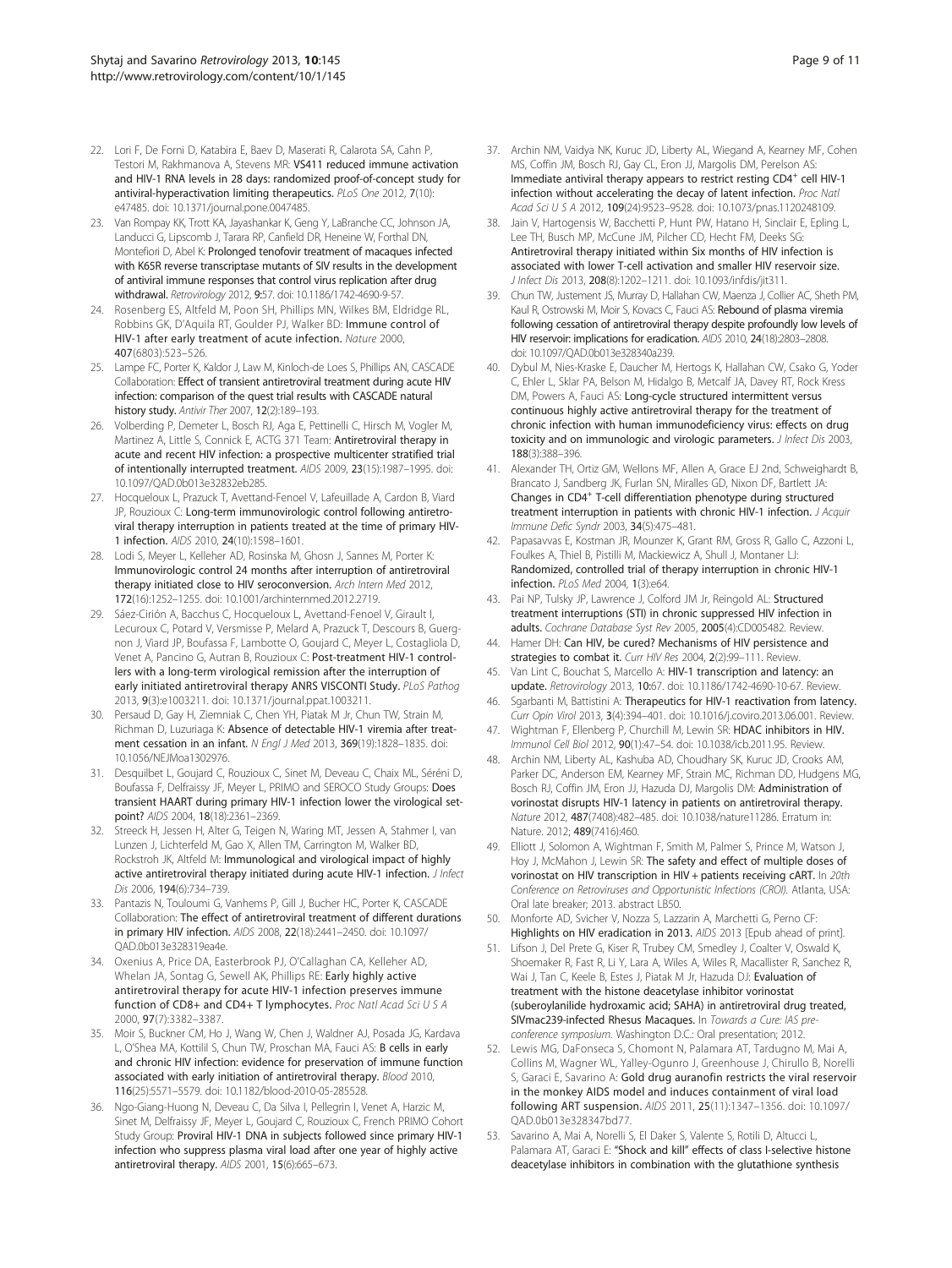<span id="page-9-0"></span>inhibitor buthionine sulfoximine in cell line models for HIV-1 quiescence. Retrovirology 2009, 6:52. doi: 10.1186/1742-4690-6-52.

- 54. Rasmussen TA, Schmeltz Søgaard O, Brinkmann C, Wightman F, Lewin SR, Melchjorsen J, Dinarello C, Ostergaard L, Tolstrup M: Comparison of HDAC inhibitors in clinical development: effect on HIV production in latently infected cells and T-cell activation. Hum Vaccin Immunother 2013, 9(5):993–1001. doi: 10.4161/hv.23800.
- 55. Shan L, Xing S, Yang HC, Zhang H, Margolick JB, Siliciano RF: Unique characteristics of histone deacetylase inhibitors in reactivation of latent HIV-1 in Bcl-2-transduced primary resting CD4+ T cells. J Antimicrob Chemother 2013 [Epub ahead of print].
- 56. Vandergeeten C, Fromentin R, Chomont N: The role of cytokines in the establishment, persistence and eradication of the HIV reservoir. Cytokine Growth Factor Rev 2012, 23(4–5):143–149. doi: 10.1016/j. cytogfr.2012.05.001. Review.
- 57. Imamichi H, Degray G, Asmuth DM, Fischl MA, Landay AL, Lederman MM, Sereti I: HIV-1 viruses detected during episodic blips following interleukin-7 administration are similar to the viruses present before and after interleukin-7 therapy. AIDS 2011, 25(2):159–164. doi: 10.1097/ QAD.0b013e328340a270.
- 58. Vandergeeten C, Fromentin R, DaFonseca S, Lawani MB, Sereti I, Lederman MM, Ramgopal M, Routy JP, Sékaly RP, Chomont N: Interleukin-7 promotes HIV persistence during antiretroviral therapy. Blood 2013, 121(21):4321–4329. doi: 10.1182/blood-2012-11-465625.
- 59. Bosque A, Famiglietti M, Weyrich AS, Goulston C, Planelles V: Homeostatic proliferation fails to efficiently reactivate HIV-1 latently infected central memory CD4<sup>+</sup> T cells. PLoS Pathog 2011, 7(10):e1002288. doi: 10.1371/ journal.ppat.1002288.
- 60. Hütter G, Nowak D, Mossner M, Ganepola S, Müssig A, Allers K, Schneider T, Hofmann J, Kücherer C, Blau O, Blau IW, Hofmann WK, Thiel E: Long-term control of HIV by CCR5 Delta32/Delta32 stem-cell transplantation. N Engl J Med 2009, 360(7):692–698. doi: 10.1056/NEJMoa0802905.
- 61. Allers K, Hütter G, Hofmann J, Loddenkemper C, Rieger K, Thiel E, Schneider T: Evidence for the cure of HIV infection by CCR5Δ32/Δ32 stem cell transplantation. Blood 2011, 117(10):2791–2799. doi: 10.1182/blood-2010- 09-309591.
- 62. Dean M, Carrington M, Winkler C, Huttley GA, Smith MW, Allikmets R, Goedert JJ, Buchbinder SP, Vittinghoff E, Gomperts E, Donfield S, Vlahov D, Kaslow R, Saah A, Rinaldo C, Detels R, O'Brien SJ: Genetic restriction of HIV-1 infection and progression to AIDS by a deletion allele of the CKR5 structural gene. Hemophilia Growth and Development Study, Multicenter AIDS Cohort Study, Multicenter Hemophilia Cohort Study, San Francisco City Cohort, ALIVE Study. Science. 1996, 273(5283):1856–62. Erratum in: Science 1996; 274 (5290):1069.
- 63. Yukl SA, Boritz E, Busch M, Bentsen C, Chun TW, Douek D, Eisele E, Haase A, Ho YC, Hütter G, Justement JS, Keating S, Lee TH, Li P, Murray D, Palmer S, Pilcher C, Pillai S, Price RW, Rothenberger M, Schacker T, Siliciano J, Siliciano R, Sinclair E, Strain M, Wong J, Richman D, Deeks SG: Challenges in detecting HIV persistence during potentially curative interventions: a study of the Berlin patient. PLoS Pathog 2013, 9(5):e1003347. doi: 10.1371/ journal.ppat.1003347.
- 64. Hütter G, Zaia JA: Allogeneic haematopoietic stem cell transplantation in patients with human immunodeficiency virus: the experiences of more than 25 years. Clin Exp Immunol 2011, 163(3):284–295. doi: 10.1111/j.1365- 2249.2010.04312.x. Review.
- 65. Huzicka I: Could bone marrow transplantation cure AIDS?: review. Med Hypotheses 1999, 52(3):247–257.
- 66. Ando D, Lalezari J, Blick G, Rodriquez J, Hsu R, Hawkins T, Parks D, Zeidan J, Sekaly RP, Deeks S: Functional control of viremia in CCR5-Δ32 heterozygous (Δ32HZ) HIV<sup>+</sup> subjects following adoptive transfer of zinc finger nuclease CCR5 modified autologous CD4 T-cells (SB-728-T). In 53rd Interscience Conference on Antimicrobial Agents and Chemotherapy (ICAAC). Denver, USA; 2013.
- 67. Lee GK, Zeidan J, Lalezari J, Mitsuyasu R, Wang S, Giedlin M, Nichol G, Tang W, Ando D, Sekaly RP: Long Term CD4 Reconstitution in HIV Subjects Receiving ZFN CCR5 Modified CD4 T-Cells (SB-728-T) May Be Attributed to the Sustained Durability of the Central Memory T-Cell Subset. In 20th Conference on Retroviruses and Opportunistic Infections (CROI). Atlanta, USA; 2013. Abstract #126.
- 68. Henrich TJ, Hu Z, Li JZ, Sciaranghella G, Busch MP, Keating SM, Gallien S, Lin NH, Giguel FF, Lavoie L, Ho VT, Armand P, Soiffer RJ, Sagar M, Lacasce AS,

Kuritzkes DR: Long-term reduction in peripheral blood HIV type 1 reservoirs following reduced-intensity conditioning allogeneic stem cell transplantation. J Infect Dis 2013, 207(11):1694–1702. doi: 10.1093/infdis/jit086.

- 69. Henrich T, Hanhauser E, Sirignano M, Davis B, Lee TH, Keating S, Busch M, Marty F, LaCasce A, Armand P, Soiffer R, Altfeld M, Kuritzkes D: In depth investigation of peripheral and gut HIV-1 reservoirs, HIV-specific cellular immunity, and host microchimerism following allogeneic hematopoetic stem cell transplantation. In 7th IAS Conference on HIV Pathogenesis, Treatment and Prevention. Kuala Lumpur, Malaysia; 2013. Abstract WELBA05.
- 70. Stewart GJ, Ashton LJ, Biti RA, Ffrench RA, Bennetts BH, Newcombe NR, Benson EM, Carr A, Cooper DA, Kaldor JM: Increased frequency of CCR-5 delta 32 heterozygotes among long-term non-progressors with HIV-1 infection. The Australian long-term Non-progressor study group. AIDS 1997, 11(15):1833–1838.
- 71. Paiardini M, Cervasi B, Reyes-Aviles E, Micci L, Ortiz AM, Chahroudi A, Vinton C, Gordon SN, Bosinger SE, Francella N, Hallberg PL, Cramer E, Schlub T, Chan ML, Riddick NE, Collman RG, Apetrei C, Pandrea I, Else J, Munch J, Kirchhoff F, Davenport MP, Brenchley JM, Silvestri G: Low levels of SIV infection in sooty mangabey central memory CD4<sup>+</sup> T cells are associated with limited CCR5 expression. Nat Med 2011, 17(7):830–836. doi: 10.1038/nm.2395.
- 72. Jenq RR, van den Brink MR: Allogeneic haematopoietic stem cell transplantation: individualized stem cell and immune therapy of cancer. Nat Rev Cancer 2010, 10(3):213–221. doi: 10.1038/nrc2825. Review. Erratum in: Nat Rev Cancer. 2010;10(3).
- 73. Suarez-Almazor ME, Spooner CH, Belseck E, Shea B: Auranofin versus placebo in rheumatoid arthritis. Cochrane Database Syst Rev 2000, 2000(2): CD002048. Review.
- 74. Shytaj IL, Norelli S, Chirullo B, Della Corte A, Collins M, Yalley-Ogunro J, Greenhouse J, Iraci N, Acosta EP, Barreca ML, Lewis MG, Savarino A: A highly intensified ART regimen induces long-term viral suppression and restriction of the viral reservoir in a simian AIDS model. PLoS Pathog 2012, 8(6):e1002774. doi: 10.1371/journal.ppat.1002774.
- 75. Vanham G, Van Gulck E: Can immunotherapy be useful as a "functional cure" for infection with Human Immunodeficiency Virus-1? Retrovirology 2012, 9:72. doi: 10.1186/1742-4690-9-72. Review.
- 76. Betts MR, Nason MC, West SM, De Rosa SC, Migueles SA, Abraham J, Lederman MM, Benito JM, Goepfert PA, Connors M, Roederer M, Koup RA: HIV nonprogressors preferentially maintain highly functional HIV-specific CD8+ T cells. Blood 2006, 107(12):4781–4789.
- 77. Almeida JR, Price DA, Papagno L, Arkoub ZA, Sauce D, Bornstein E, Asher TE, Samri A, Schnuriger A, Theodorou I, Costagliola D, Rouzioux C, Agut H, Marcelin AG, Douek D, Autran B, Appay V: Superior control of HIV-1 replication by CD8<sup>+</sup> T cells is reflected by their avidity, polyfunctionality, and clonal turnover. J Exp Med 2007, 204(10):2473–2485.
- 78. Hersperger AR, Pereyra F, Nason M, Demers K, Sheth P, Shin LY, Kovacs CM, Rodriguez B, Sieg SF, Teixeira-Johnson L, Gudonis D, Goepfert PA, Lederman MM, Frank I, Makedonas G, Kaul R, Walker BD, Betts MR: Perforin expression directly ex vivo by HIV-specific CD8 T-cells is a correlate of HIV elite control. PLoS Pathog 2010, 6(5):e1000917. doi: 10.1371/journal.ppat.1000917.
- 79. Buckheit RW 3rd, Siliciano RF, Blankson JN: Primary CD8<sup>+</sup> T cells from elite suppressors effectively eliminate non-productively HIV-1 infected resting and activated CD4<sup>+</sup> T cells. Retrovirology 2013, 10:68. doi: 10.1186/1742-4690-10-68.
- 80. Bailey HH, Ripple G, Tutsch KD, Arzoomanian RZ, Alberti D, Feierabend C, Mahvi D, Schink J, Pomplun M, Mulcahy RT, Wilding G: Phase I study of continuous-infusion L-S, R-buthionine sulfoximine with intravenous melphalan. J Natl Cancer Inst 1997, 89(23):1789–1796.
- 81. Shytaj IL, Chirullo B, Wagner W, Ferrari MG, Sgarbanti R, Corte AD, LaBranche C, Lopalco L, Palamara AT, Montefiori D, Lewis MG, Garaci E, Savarino A: Investigational treatment suspension and enhanced cell-mediated immunity at rebound followed by drug-free remission of simian AIDS. Retrovirology 2013, 10:71. doi: 10.1186/1742-4690-10-71.
- 82. Stephenson KE, Li H, Walker BD, Michael NL, Barouch DH: Gag-specific cellular immunity determines in vitro viral inhibition and in vivo virologic control following simian immunodeficiency virus challenges of vaccinated rhesus monkeys. J Virol 2012, 86(18):9583–9589. doi: 10.1128/ JVI.00996-12.
- 83. Edwards BH, Bansal A, Sabbaj S, Bakari J, Mulligan MJ, Goepfert PA: Magnitude of functional CD8<sup>+</sup> T-cell responses to the gag protein of human immunodeficiency virus type 1 correlates inversely with viral load in plasma. J Virol 2002, 76(5):2298–2305.